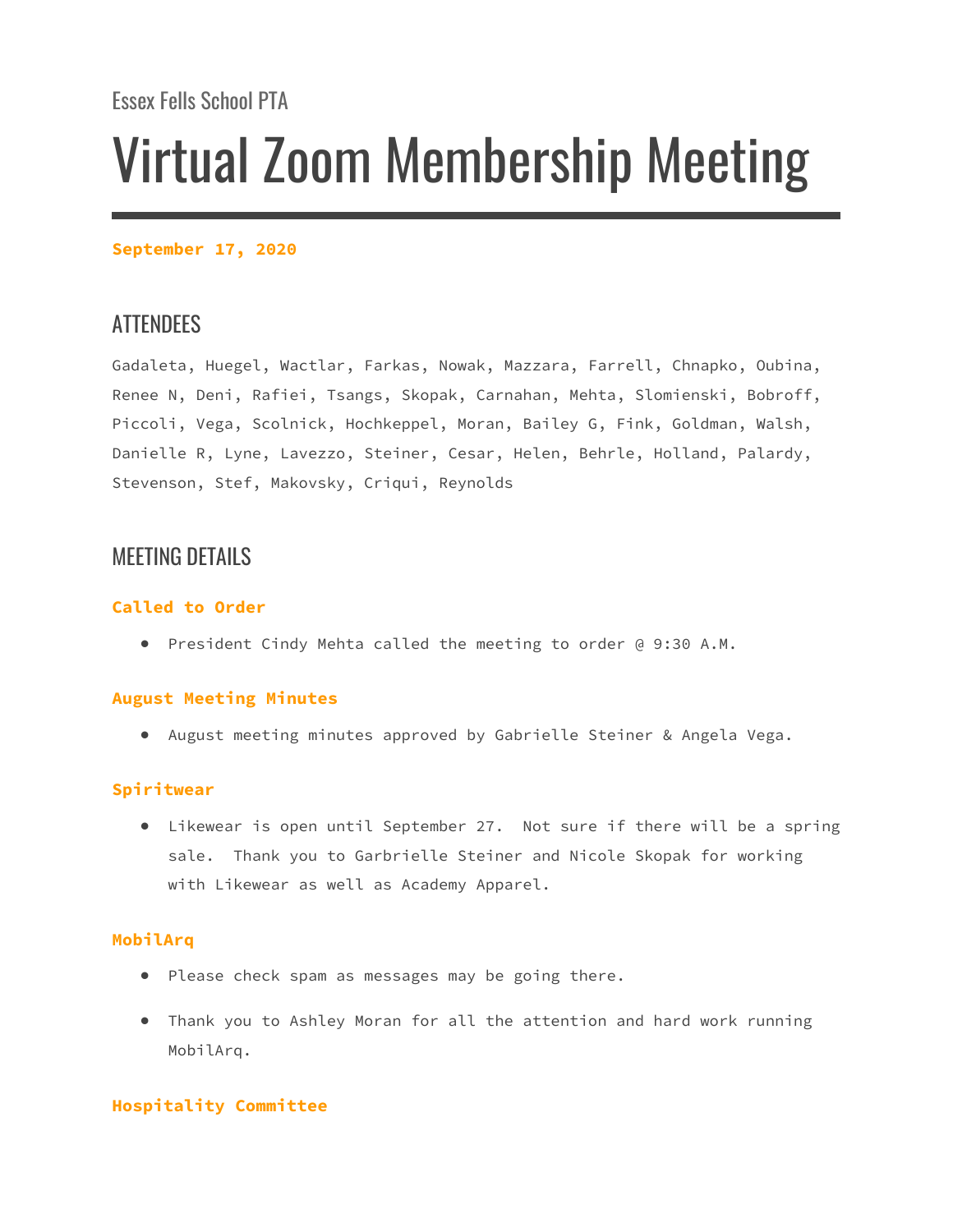● Thank you to Tina Gardner for putting together a great spread for the teachers 1st day back breakfast.

## **Green Thumb**

● Thank you Amanda Cesar for all the mums around the school property.

#### **Class Moms**

● Thank you for making all home deliveries of necessary items.

#### **Book Fair**

● Thank you Dawn Farese for managing the book fair as well as manning the register for 4 hours each day.

## **Rolling Drop-off / Pick-up**

- Please keep name tags in the window at ALL times during arrival. Volunteers typically look up the street to start gathering children in order.
- Thank you to all volunteers for making this as seamless as possible.

#### **Cocktail Party**

● Unfortunately, there will be no meet & greet cocktail party this year. Hopefully, there will be a spring fundraiser.

# **Pumpkin Hunt**

- October 16th (rain date October 19th tentative).
- There will be a socially distanced photographer to capture the fun.

## **Family Fun Night**

- FFN committee looking into different venues and options. Stay tuned.
- October 23rd.

#### **Yearbook**

- Sandra Oubina has set up our yearbook on Entourage for us to upload pics throughout the year.
- App available on smartphone.
- Link on how to Entourage on efspta.org under the link menu.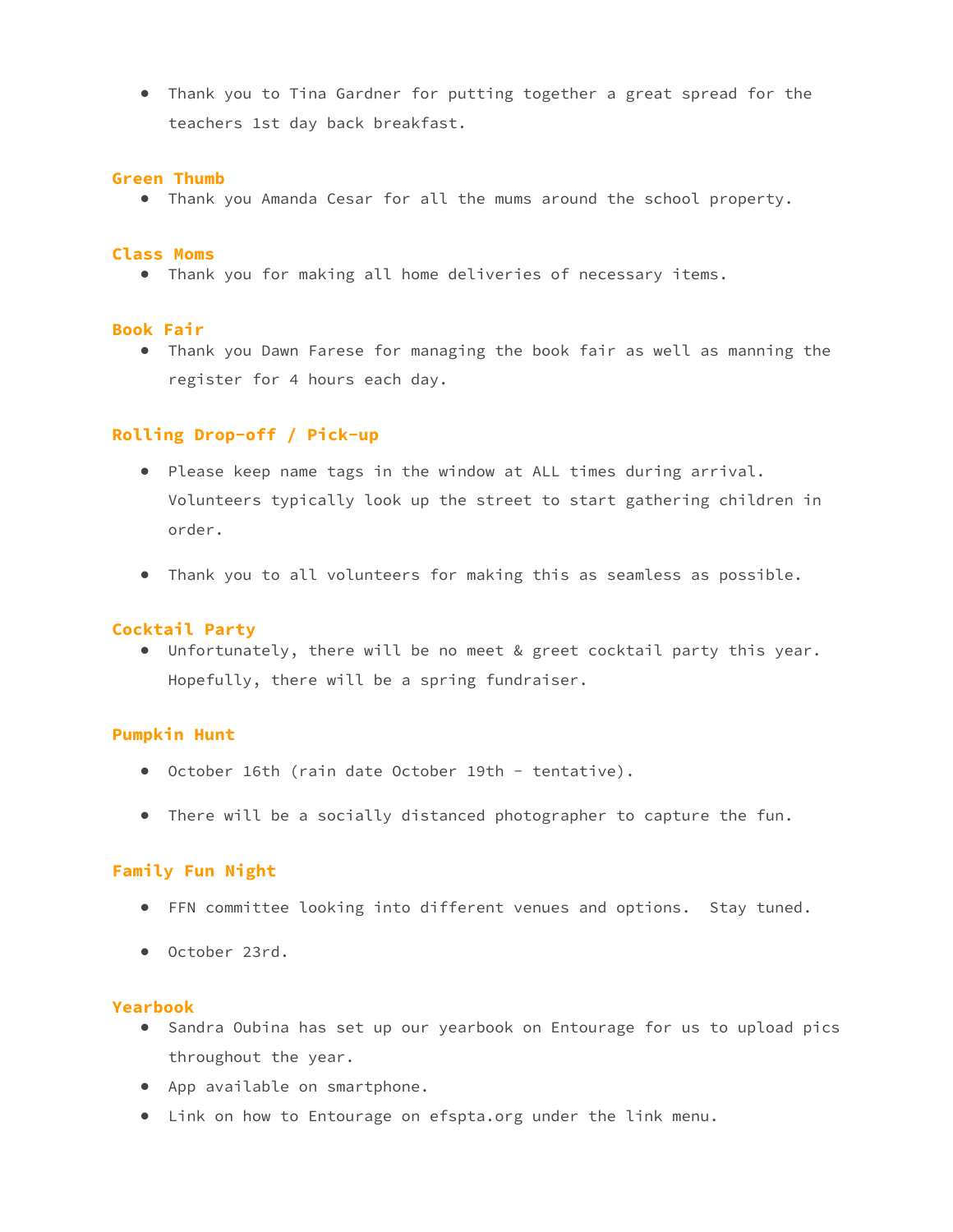## **Face masks**

- In October, EF will have info for town members to purchase adult EF masks.
- Masks no longer restocked.

### **Vineyard Vines**

- We're bringing back the VV shirt sale. There are a few sizes available.
- Purchase through Mobilarq approx end of October / Early November.

#### **Donations**

● A BIG thank you to any and all donations to the PTA. We really appreciate the support.

#### **PTA Facebook**

● Follow the EFSPTA facebook page for fun pics and upcoming info.

## **Budget**

- Approximately \$30,000 deficit
- Received \$26,000 donations from Lunch, lunch program normally brings in \$35,000.
- \$111,000 in expenses, anticipated \$80,000.
- Typically receive \$35,000 \$50,000 from the spring fundraiser, hopefully we can host the event this year.
- We're managing the budget the best we can. We are conservatively using money to aid teachers.
- Budget approved by a majority vote.

#### **PTA Dues**

- Please pay your PTA dues.
- Dues include your membership, teachers gifts and holiday parties.

#### **Mrs. Gadaleta's Report**

- Thank you to the PTA for all their support and thank you to Cindy Mehta for always being available to help.
- Thank you to the parents for all their hard work preparing kids for school and for their support.
- Children seem happy and mask tolerant. Children are being respectful and working hard.